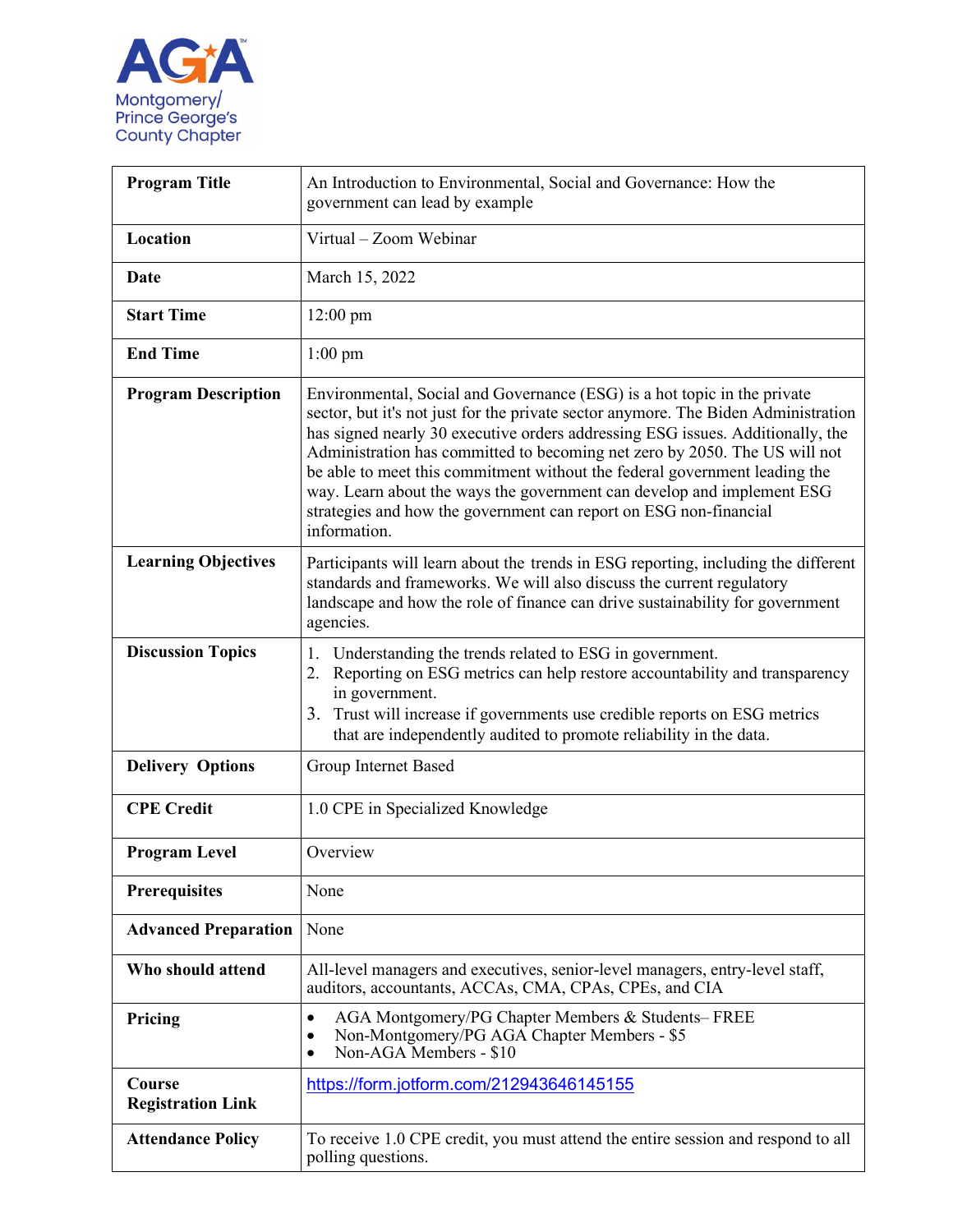

| <b>Meeting Policies</b> | Refund policy: AGA Montgomery/PG Chapter cannot offer refunds and all<br>transactions are final.<br>For more information on complaints policies, please visit<br>www.marylandaga.com                                                                                                                                                                                                                                                                                                                                                                                                                                                                                                                                                                                                                                                                                                                                                                                                                                                                                 |
|-------------------------|----------------------------------------------------------------------------------------------------------------------------------------------------------------------------------------------------------------------------------------------------------------------------------------------------------------------------------------------------------------------------------------------------------------------------------------------------------------------------------------------------------------------------------------------------------------------------------------------------------------------------------------------------------------------------------------------------------------------------------------------------------------------------------------------------------------------------------------------------------------------------------------------------------------------------------------------------------------------------------------------------------------------------------------------------------------------|
| <b>Questions</b>        | If you have any questions, please email us at $eduction@manylandaga.com$                                                                                                                                                                                                                                                                                                                                                                                                                                                                                                                                                                                                                                                                                                                                                                                                                                                                                                                                                                                             |
| <b>Speaker</b>          |                                                                                                                                                                                                                                                                                                                                                                                                                                                                                                                                                                                                                                                                                                                                                                                                                                                                                                                                                                                                                                                                      |
|                         | <b>Corinne Dougherty, KPMG LLP</b><br>Corinne Dougherty is a partner in KPMG's Washington, DC office. She has over<br>18 years of experience providing financial statement audit and related assurance<br>services, as well as accounting and advisory services to her clients. Corinne is<br>part of the leadership team for KPMG IMPACT. In this role, Corinne oversees<br>the development and delivery of Environmental, Social and Governance (ESG)<br>related training, advises clients in developing best practices for impact<br>measurement and reporting, and leads teams engaged to provide ESG assurance<br>services. Corinne is a frequent speaker on ESG topics and has been featured in<br>publications including Government Matters, Federal News Network, the Journal<br>of Accountancy, and Insights Magazine.<br>Additionally, Corinne is a leader in KPMG's Federal practice in providing audit<br>and advisory services to Federal Government clients. Corinne oversees audits of<br>large, complex Federal government Departments and agencies. |
|                         | Corinne has been involved with the Association of Government Accountants<br>(AGA) serving on the governance and higher education committees at the<br>national level. She previously served as the AGA chapter president for the<br>Montgomery/Prince George's County chapter.<br>Corinne has been recognized by winning the Washington, DC office's KPMG<br>Chairman's Award for high performance. In addition, Corinne was selected by<br>the Greater Washington Society of CPAs as a Woman to Watch and by the<br>Accounting and Financial Woman's Alliance as an Emerging Leader.                                                                                                                                                                                                                                                                                                                                                                                                                                                                                |
|                         | Corinne has a Bachelor's degree in Accounting from the Robert H. Smith School<br>of Business at the University of Maryland and is a Certified Public Account,<br>Certified Government Financial Manager, a Project Management Professional,<br>and received an Executive Certificate in Advancing Sustainability from NYU<br>Stern's Center for Sustainable Business.                                                                                                                                                                                                                                                                                                                                                                                                                                                                                                                                                                                                                                                                                                |
| SPONSORS                | AGA Montgomery/Princes Georges County Chapter is registered with the National<br>Association of State Boards of Accountancy (NASBA) as a sponsor of continuing<br>professional education on the National Registry of CPE Sponsors. State boards of<br>accountancy have final authority on the acceptance of individual courses for CPE<br>credit. Complaints regarding registered sponsors may be submitted to the National<br>Registry of CPE Sponsors through its website: www.NASBARegistry.org.                                                                                                                                                                                                                                                                                                                                                                                                                                                                                                                                                                  |